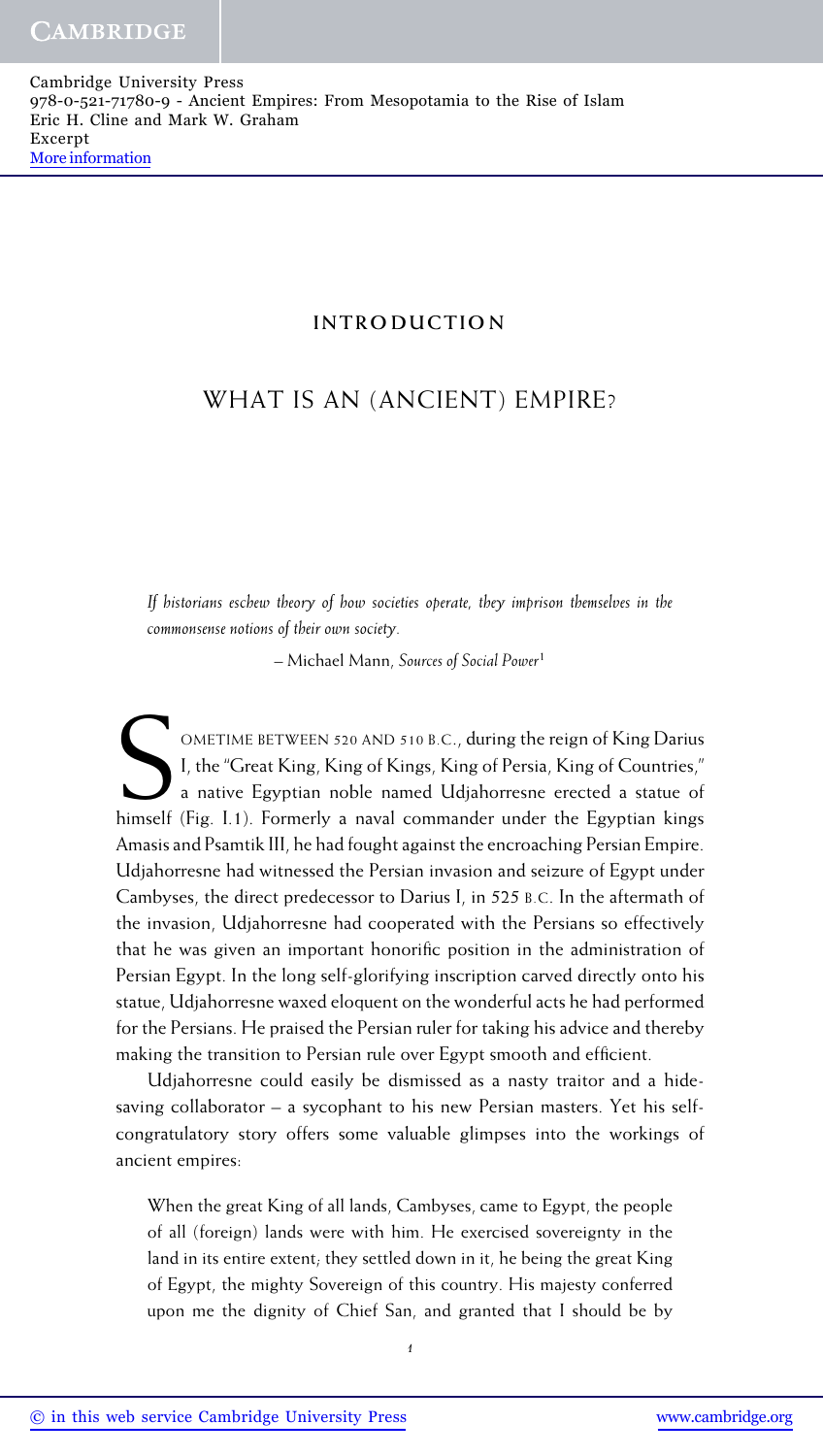Cambridge University Press 978-0-521-71780-9 - Ancient Empires: From Mesopotamia to the Rise of Islam Eric H. Cline and Mark W. Graham Excerpt [More information](http://www.cambridge.org/9780521717809)

*2* **ANCIENT EMPIRES**



I.1. Udjahorresne statue.

him as Smer and Provost of the temple. He assumed the official title of Mestu-Ra. I made known to His majesty the grandeur of Sais, as being the abode of Neith, the Great Mother, who gave birth to the Sun-god Ra, the First-born, when as yet no birth had been, together with the doctrine of the grandeur of the house of Neith, as being a Heaven in its whole plan. ...I made supplication to the King Cambyses against the people who had taken up their abode in this temple of Neith, that they should be dislodged from it in order that the temple of Neith should be restored to all its splendours as formerly. . . . His Majesty did this because I had instructed him as to the grandeur of Sais, as being the city of all the gods who dwell upon their thrones within it forevermore. . . . I was pious towards my father and did the will of my mother; kindhearted towards my brethren. I established for them what His Majesty had ordered, giving to them splendid lands for an everlasting duration. ...I shielded the weak against the strong, I protected him who honoured me, and was to him his best portion. I did all good things for them when time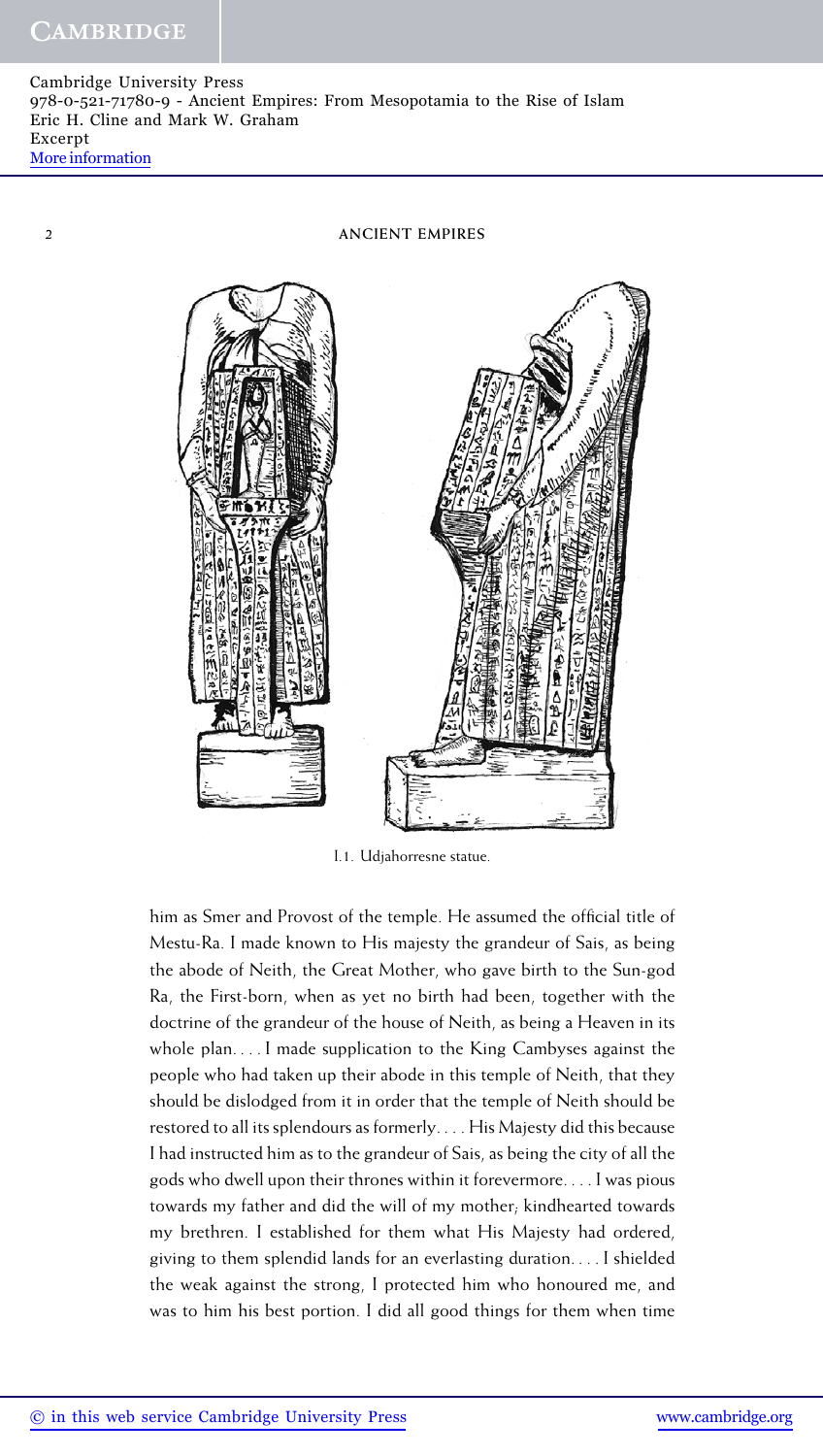came to do them. . . . I was devoted to all the masters that I had, and they bestowed upon me decorations of gold and gave me all glory....A royal table of offerings grant Osiris Hemaka, abundance of bread, beer, beeves, geese, and all good and pure things to the image of Chief San, Ut'a-Horesnet, pious toward the gods of Sais.<sup>2</sup>

Most ancient inscriptions are more or less self-glorifying, and thousands of them survive – often the only written material we have – that proclaim the formation and strengthening of empires. One of the central problems confronting the ancient historian is how to analyze such documents to construct a general picture (i.e., the "story" in the history). What can this inscription and others like it tell us about the formation and maintenance of ancient empires? Note that the specific acts of the Persians and Udjahorresne fall into some basic categories: some are political, some ideological or, more specifically, religious, and a few are economic. The political message is right up front: Cambyses the Persian "exercised sovereignty in the land in its entire extent." He is now clearly the ruler of Egypt. However, the ideological message is probably the most pronounced: Egyptian temples have been restored, and the traditional religious system has been reinstated. The weak are protected from the strong; justice is maintained. Finally, it is clear that material goods are part of the motivation and reward for those who uphold the new order in the land. Udjahorresne and his family are publicly and richly rewarded for their efforts and for their loyalty to the foreign masters as elite collaborators. A combination of political, ideological, and economic factors helps keep the new empire in place. The fortunate survival of this statue and inscription provides a few of the pieces we need to put together the story of the Persian Empire.

## **DEFINITION OF EMPIRE**

The most interesting aspects of history often are not the issues about which everyone agrees (those are rather rare and not very exciting anyway) but those about which historians differ. Let us start with our central term – "empire." The word itself is ultimately derived from the Latin term *imperium*, which denotes command, order, mastery, power, and sovereignty. It originally described the powers of rule and conquest granted to a Roman consul. Gradually, it came to denote a territory, closer to what we now would think of when we speak, for example, of the sun never setting on the British Empire. We often think of empire as an expanding or expansive territory that can be traced on a map. The Romans were usually more inclined, at least early in their history,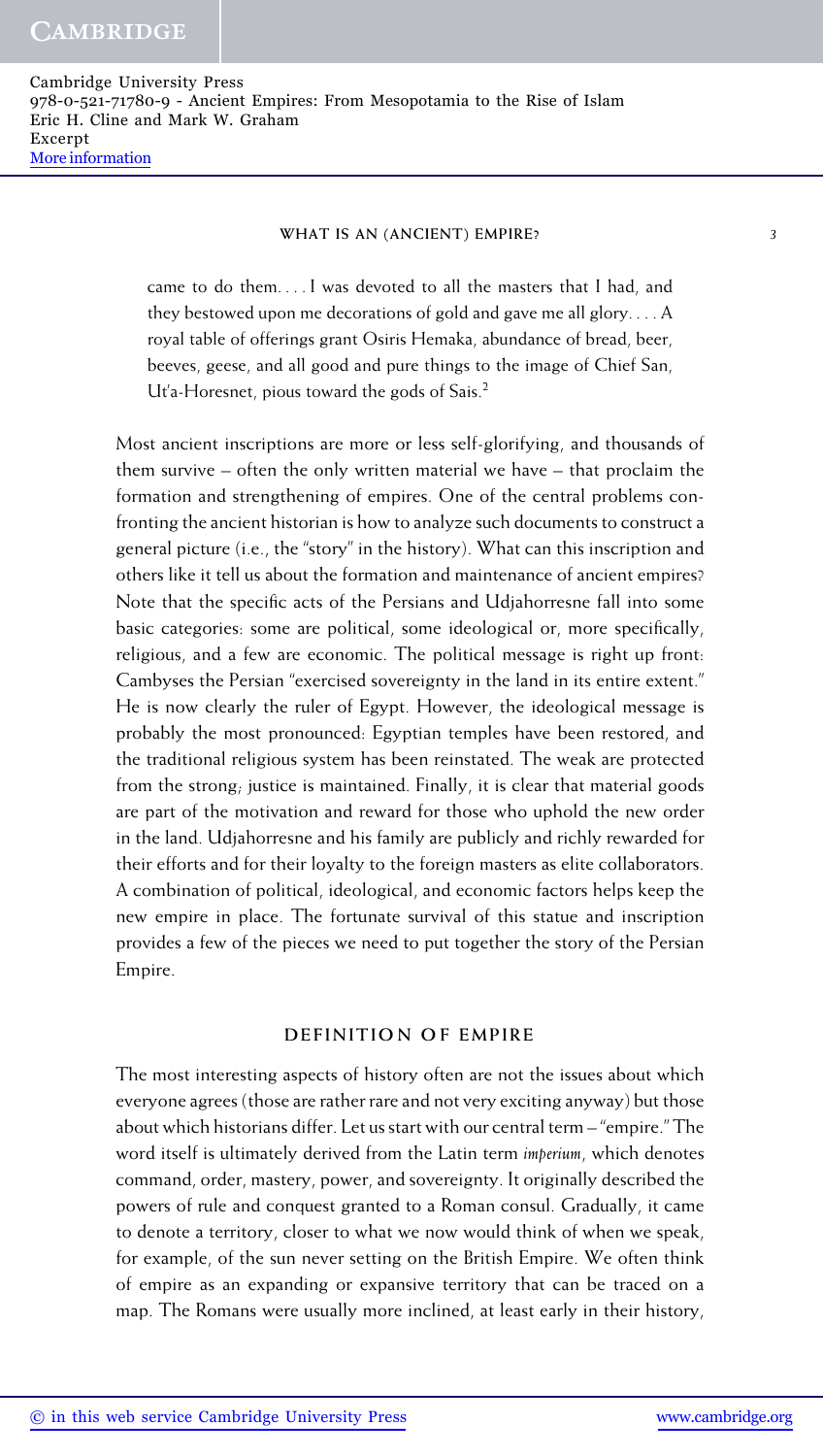*4* **ANCIENT EMPIRES**

to see a sphere of command or control, something like the modern terms "hegemony" or "sovereignty." When we employ the term empire in studies of the distant past, then, we often invoke more modern sensibilities. For these and other reasons, some scholars agree with historian Sir Keith Hancock that "imperialism is no word for scholars." $3$  Others are not sure it can be so easily disposed of:

To suggest, for example, that we should abandon "empire" as a category in Greek history and speak only of "hegemony" does not seem to me helpful or useful. It would have been small consolation to the Melians, as the Athenian soldiers and sailors fell upon them, to be informed that they were about to become the victims of a hegemonial, not an imperial, measure.<sup>4</sup>

One of the most helpful current definitions of the term *empire* comes from Columbia University's International Relations scholar M. W. Doyle:

A system of interaction between two political entities, one of which, the dominant metropole, exerts political control over the internal and external policy – the effective sovereignty – of the other, the subordinate periphery.<sup>5</sup>

As with most technical definitions, that might seem be a bit heavy at first, so let us take it apart a bit, "unpack" it, as academics like to say. It is important for us to do this, because Doyle's definition of empire is our basis throughout this text.

Note first that empire assumes a relationship, an interaction between a dominant group and a subordinate and necessarily foreign group. One group rules over another, incorporating their people, land, temples, and so on into its own holdings.What goes without saying in Doyle's definition is that an empire is territorially extensive. Persia in the late sixth century B.C., for example, would be the "dominant metropole," and Egypt would be the "subordinate periphery." Yet the story of the Persian takeover of Egypt is not a simple matter of making a wasteland out of the conquered, killing and/or enslaving their inhabitants, and dashing their infants' heads against the stones. There is a foreign entity, the Persian Empire, now ruling Egypt, and yet Udjahorresne, a subordinate Egyptian, maintains a high social position within it; he is part of the "system of interaction" Doyle mentions. Udjahorresne takes great pride in the fact that, at his supposed suggestion, many things continue in Egypt "as they had been before." There is much continuity in terms of social power from the days before Persia's arrival. Yet the Persians are now calling the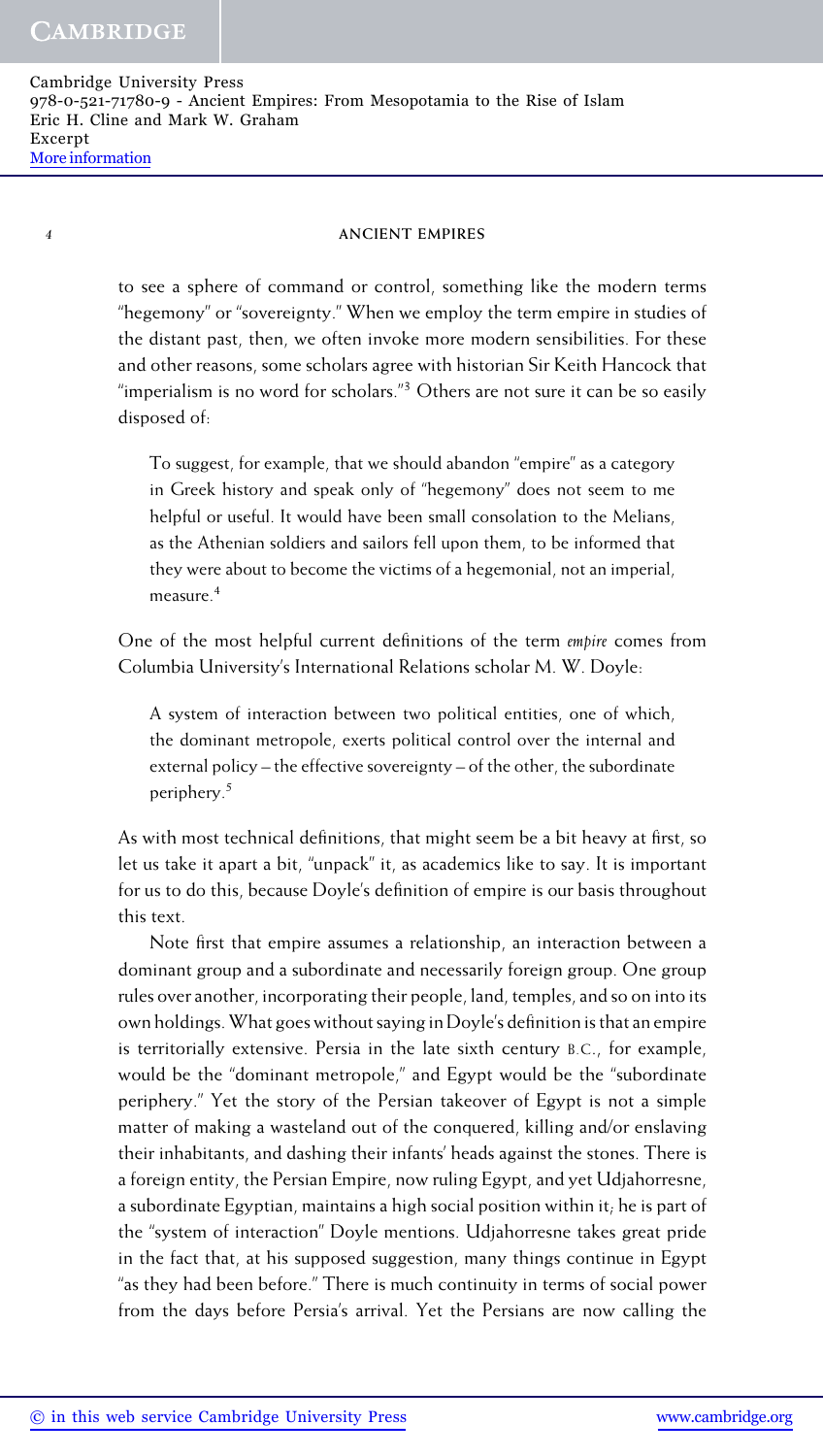shots. Much of Udjahorresne's inscription reveals the means through which the Persians initially maintained their dominant position.

How, exactly, did the Persian – or any other ancient – empire manage to hold that dominant position? How did it lose its power? One of the ways that historians can balance broad surveys and meaningful analyses of such huge questions involving long periods of time is to keep focused on a central theme. Here we use a theoretical model, borrowed from the discipline of sociology, to help define our central theme. Such theoretical models aid in the challenging task of turning material from fragmentary sources, never intended for the critical eye of the modern historian, into a comprehensible story.

Michael Mann, a sociologist at the University of California–Los Angeles, proposed an influential model of power that many historians find useful. Mann's model will help us focus on a manageable problem – the question of how ancient humans exercised power over social and geographic space. Many other approaches to ancient history are possible and productive, but this approach is intriguing because it raises questions that are on the minds of many people today. According to Mann's model, societies are organized as power networks with four overlapping sources of social power: ideology, economics, military, and politics (hereafter abbreviated as IEMP). We have already encountered almost all of these in Udjahorresne's inscription. Empires are built on these "sources of social power," as Mann terms them; strong empires are evidence of all four sources working together effectively. The discussions raised by the IEMP model, as we call it from now on, are relevant to any period of history.

These four sources of social power must work together; generally speaking, none of them can be demonstrated as primary or more important than the others. Take the example that Michael Mann uses from a much later historical context: the Swiss pikemen of late medieval Europe. It is a basic military fact of history that, in the fourteenth century A.D., the famous armored mounted knights were defeated by armies of infantry pikemen. Much flowed from this defeat, including the decline of what is sometimes called classical feudalism and the rise of modern centralized states. The historical question of "why?" *seems* easily answered here: "changes in the technology of military relations lead to changes in political and economic power relations. With this model, we have an apparent case of military determinism." On the surface, then, military power was the ultimate cause of this important shift in human history. Such an explanation would be attractive and concise, but many relevant and significant factors would be ignored if we stopped there (as some history professors and History Channel specials tend to do). Central to the victors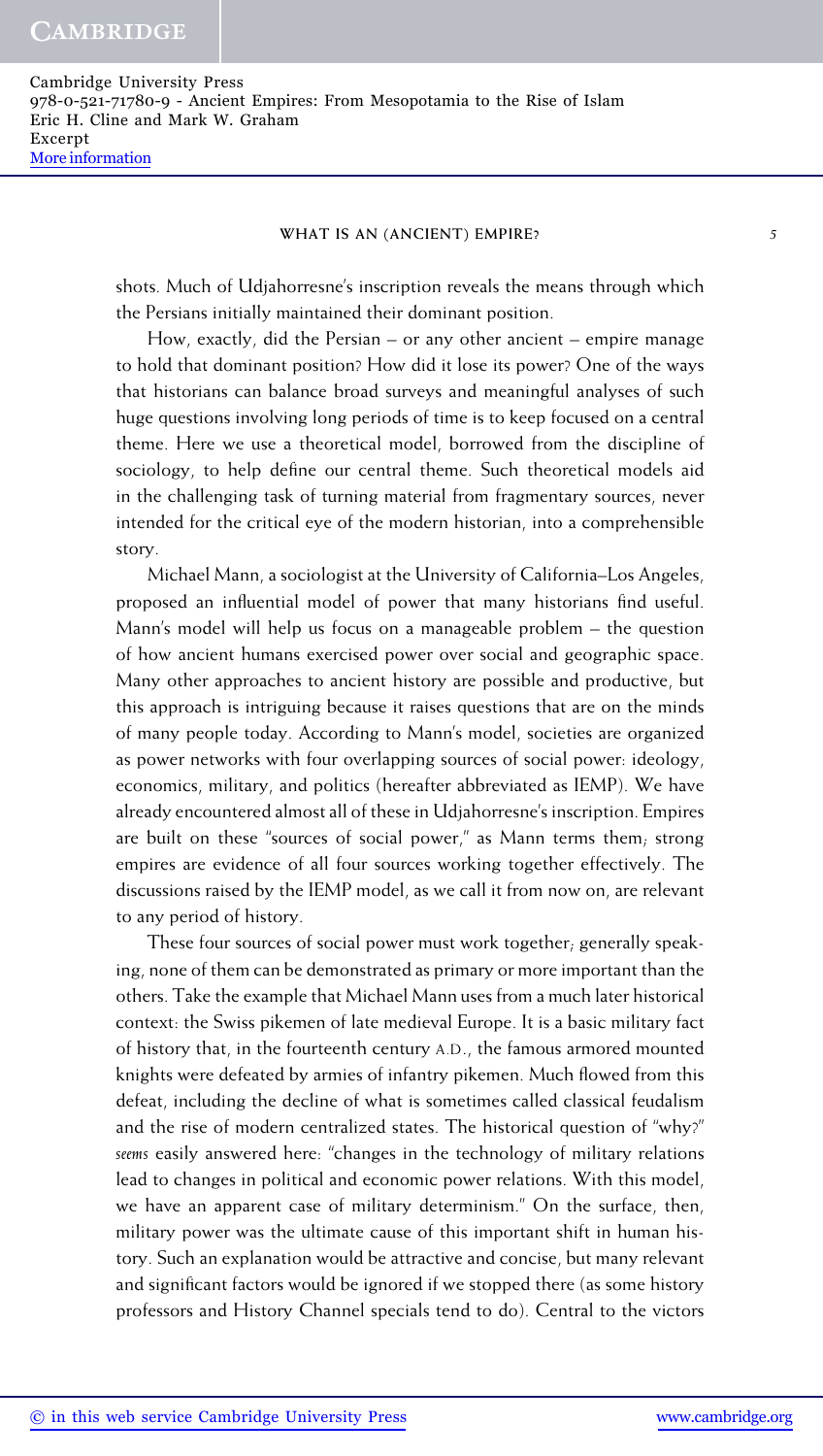## *6* **ANCIENT EMPIRES**



I.2. Chigi vase. Detail of hoplites, oenochoe (wine pitcher) from Corinth.

was a "form of morale" a "confidence in the pikemen to the right and to the left and at one's back." This, in turn, was shaped by the "relatively egalitarian, communal life of Flemish burghers, Swiss burghers, and yeomen farmers."6 Thus, the answer to the historical "why?" question actually lies deeper and is more complicated than it first appears, involving all four of our sources (IEMP).

We could apply this same type of analysis to the Greek phalanx, a highly effective form of military organization about which we will learn in Chapter Five (Fig. I.2). Did the Greeks defeat the Persian Empire simply because of their tight military formations? What made that military technology so appealing to the Greeks as well as so effective in their famous wars against Persia? The phalanx itself arose within a certain type of social arrangement among some Greek city-states, one built on ideals of wide political participation and visions of equality, and therefore came about because of other social forces – some ideological, some political, and some, no doubt, economic. Military power "requires morale and economic surpluses – that is, ideological and economic supports – as well as drawing upon more narrowly military traditions and development. *All* are necessary factors to the exercise of military power."7 The bottom line is that all of these sources of social power, working together, are important and necessary for the expression of dominance and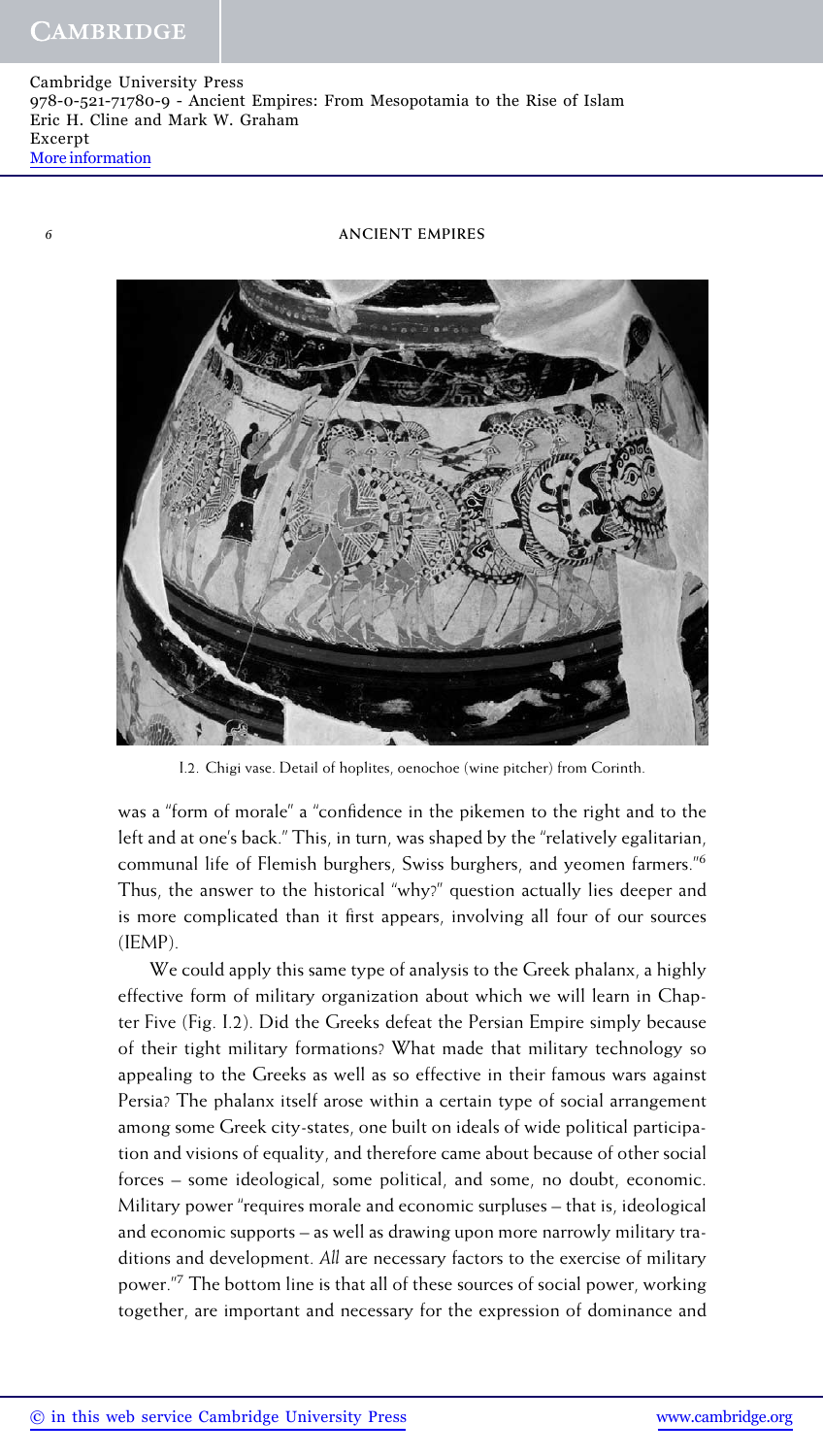the formation of empire (as well as for the resistance to it). With these sources of social power working together in the ancient world, empires were not only formed but could also be effectively resisted or overthrown.

We also argue throughout this text that religious ideology is much more than just a crass cover for materialist or military agendas (contrary to what many recent surveys and studies assume). For example, Udjahorresne emphasizes his religious acts far more than the tangible rewards he and his family receive. How do we read this? Are the material rewards, barely mentioned in the inscription, his real motivation here, even if not explicitly stated as such? Many people today would certainly think so, but what do we do with the ancient source that seems to emphasize religion above all else? Analysis and interpretation force us to ask such questions of our sources as we put together the "big picture."

Some parts of our text might seem to overemphasize the ideological dimensions of empire, of which religion was a significant part. Think of this as a corrective rather than as an attempt to present ideology or religion as the most important or ultimate source of social power. One of many useful aspects of making theory explicit in historical study is that it invites the reader to discuss it, debate it, affirm it, challenge it. We aim to communicate a vision of the ancient world that prompts a nuanced and historically informed understanding of social power, especially as it relates to discussions of cosmos (order), justice, and freedom. Our discussions of empire begin with the third millennium B.C., although the book itself focuses most on the period between the eighth century B.C. and the eighth century A.D., a period that witnessed an unbroken succession of empires, which we call the Age of Ancient Empires.

## **EMPIRE, RESPONSE, AND RESISTANCE**

A key feature of this IEMP approach is that it allows us to explore both the formation and bases of ancient empires as well as the significant responses to them. Sometimes people seem to appreciate being folded into a growing empire, even if that inclusion challenges or even undermines age-old ways of life. The importance of such people was long ago appreciated by a Roman consul and conqueror, who claimed that "an empire remains powerful so long as its subjects rejoice in it."<sup>8</sup>

At other times, not surprisingly, groups at the "subordinate periphery" do not always appreciate being dominated by a foreign power, even if that foreign power claims to or actually does benefit them in some basic ways. As will be seen, some of the world's most enduring and still-influential ideas, value systems, and institutions, interestingly, were formulated, not by the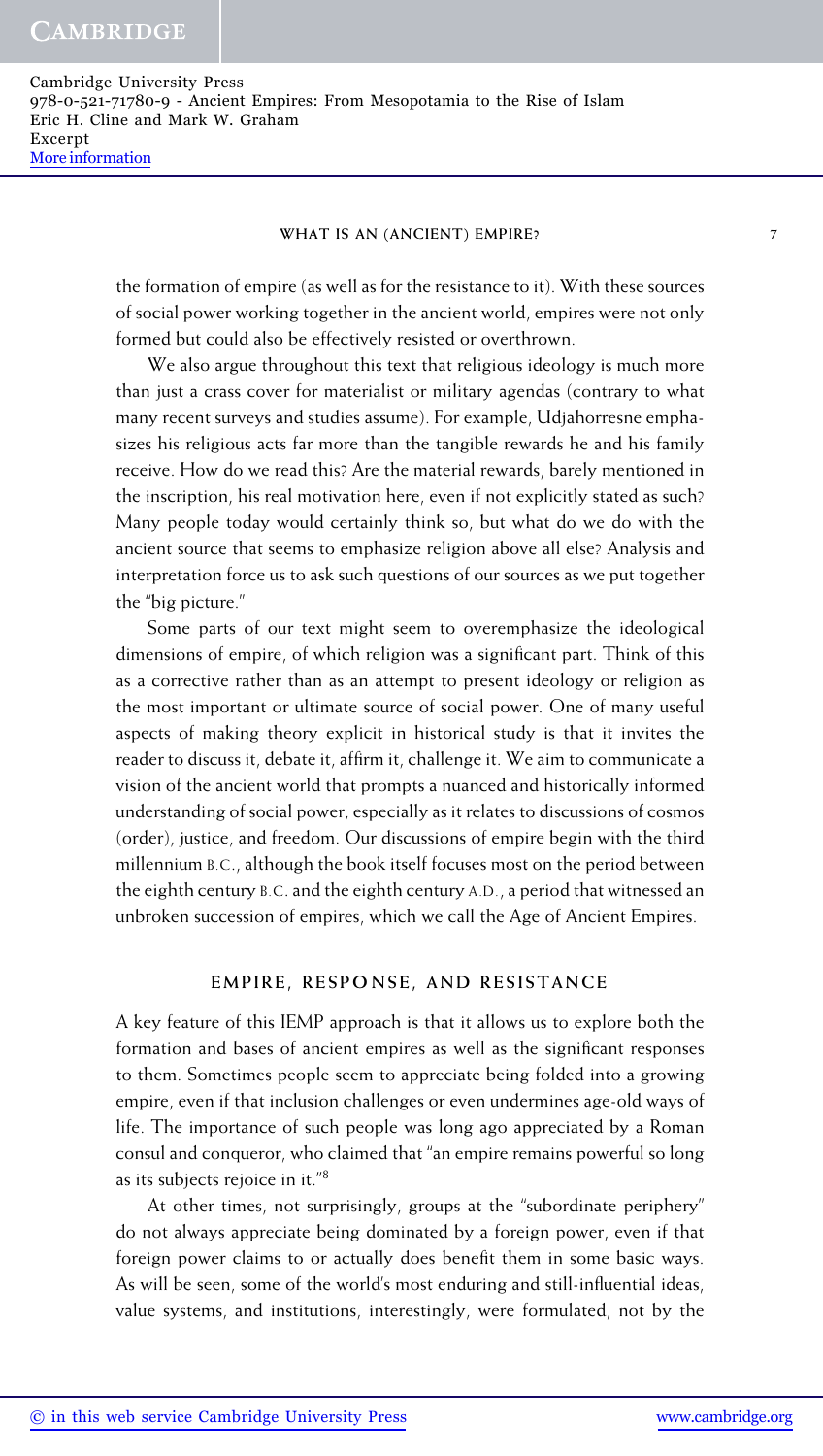#### *8* **ANCIENT EMPIRES**

great empires of the ancient world but rather by the peoples resisting them. The theme of resistance is, therefore, a major focus here alongside the more traditional study of "the rise and fall of empires."

Even a brief study of the Age of Ancient Empires reveals that many of the peoples who respond to empires will, in time, build (or aspire to build) empires themselves: Urartians, Greeks, Indians, "barbarians," Arabs. The variety of ways through which they do so is one of the avenues of exploration here. Resistance also utilizes IEMP, for a coherent system of resistance often integrates these sources of social power into an empire in its own right. And so the cycle continues.

#### **EMPIRES, ANCIENT AND MODERN**

Although ancient historians explore the distant past, they, like all historians, usually have at least one eye on the present and the not-so-distant past. It might surprise some students to learn that, up until World War I, the majority of the world's population still lived in self-described empires. The Ancient World, of course, does not have a corner on empire; it simply saw its creation.

After World War I, itself caused in part by the nineteenth-century Age of High Imperialism, calling your own political entity an empire became passé and even dangerous. "Imperialism," a handy term meaning the drive to build and maintain an empire, fell on hard times. Historians such as Niall Ferguson continue to debate whether age-old dynamics of empire actually disappeared at that time. Exploring the foundations of empire during the Age of Ancient Empires can allow us to think about the larger and arguably enduring issues involved in this power dynamic. The terms used throughout this study are therefore also relevant to discuss the current world political situation, and the theoretical model employed in this text can just as easily be applied to the discussions of World Wars I and II, the Cold War, the First Gulf War, and so on.

Is imperialism just a basic instinct built into human societies? The famous Austrian economist Joseph Schumpeter explored the "purely instinctual inclination towards war and conquest" that he claimed characterized the premodern world.<sup>9</sup> Is it forever true that, as ancient Athenians once argued, "the strong do what they can, and the weak suffer what they must"?<sup>10</sup> Scholars continue to debate this age-old question. Many claim that we, in the modern world, have moved beyond the desire or need for empire. Such scholars say that liberal and democratic institutions have taken the place of empires. Others are not so sure, pointing out that the dynamics of empire continue to flourish in our contemporary world, whether we use the term empire or not.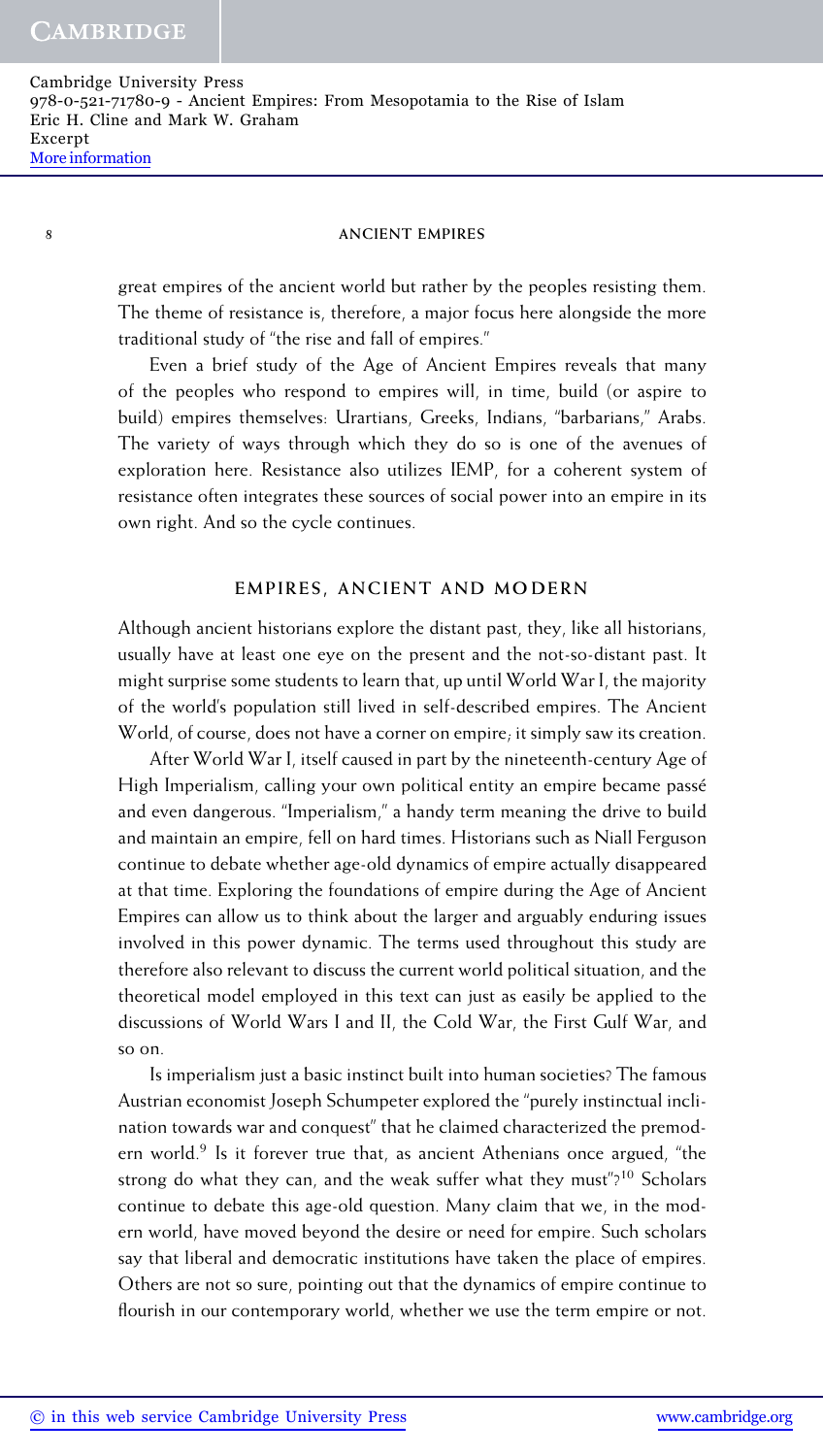We raise such questions as we analyze the great Age of Ancient Empires in this book.

# **QUESTIONS, QUESTIONS, QUESTIONS**

We begin here with a set of large questions, not all of which will be answerable yet. Each subsequent chapter begins with a correlated set of specific questions. Keeping both sets of questions in mind as one reads the individual chapters will help focus and sharpen one's analysis and critical thinking about what we have written, as well as about any additional sources, ancient and modern, which may be relevant. These questions do not necessarily have straightforward "right" answers, as will be seen. Scholars often disagree strongly on exactly how to answer them. However, these questions should also help to organize thoughts about global social and political issues through time, right up to the current day, as well as to provoke discussions and help the reader gain a better understanding of the fascinating complexity of the human past.

- **∗** How can one define "**ancient**"?
- **∗** How do **theories** shape the telling of ancient history?
- **∗** How do ancient historians define and use **evidence**?
- **∗** What is an **empire**? Why did ancient humans consistently create them? How did they maintain them?
- **∗** How do the four sources **IEMP** interact to produce an empire? How do these sources of social power, individually and collectively, fuel resistance to empires?
- **∗** To what extent did ancient groups define and maintain **cosmos/order** and **justice** in similar ways? To what extent in different ways?